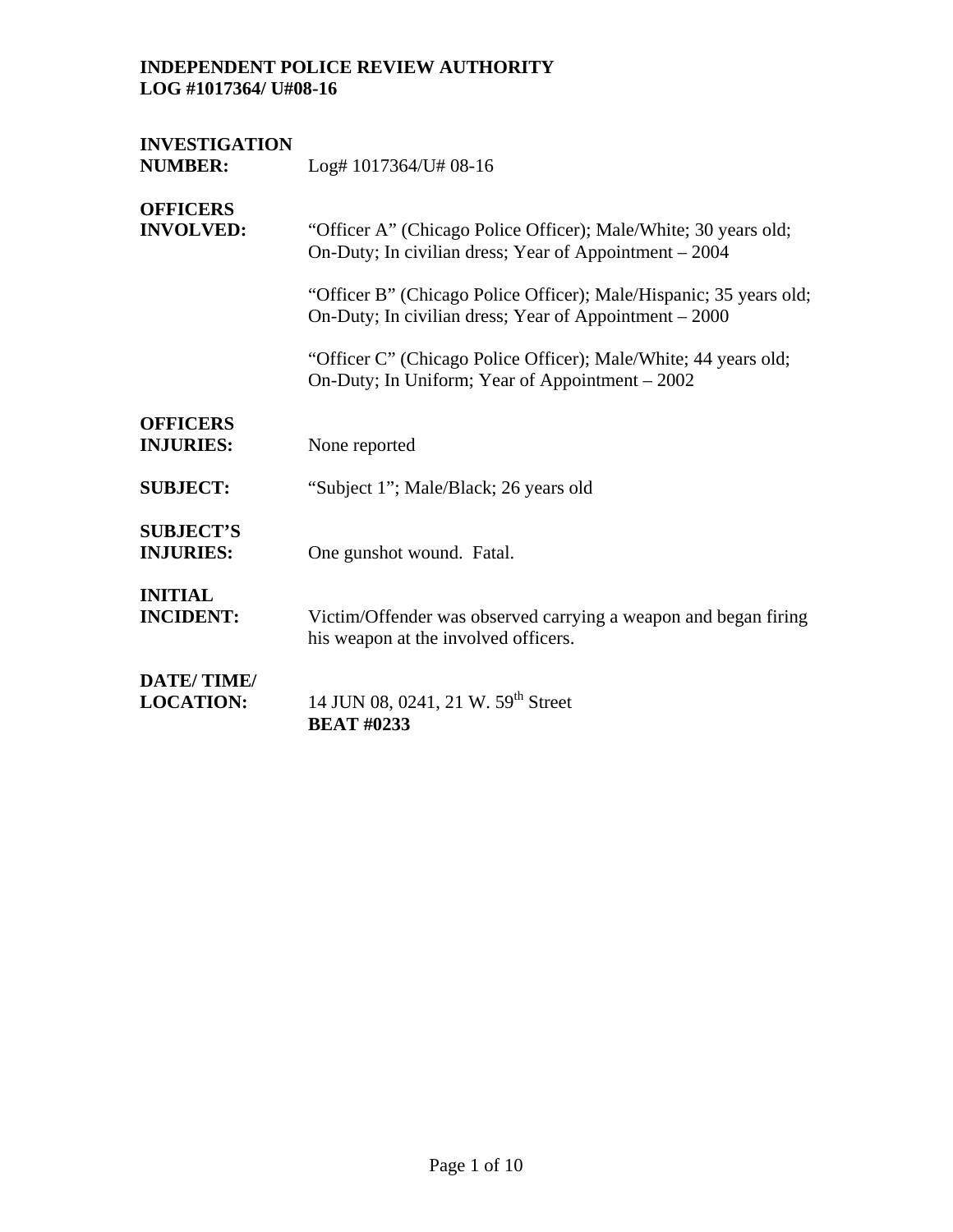#### **SUMMARY OF INCIDENT**:

On 14 June 2008, at approximately 0241 hours, the involved officer responded to several calls of shots fired and men with guns in the vicinity of  $59<sup>th</sup>$  and State Street. During this time, Officer A, Beat #268C, and Officer B, Beat #268C, were driving west in the south alley of 59<sup>th</sup> Street from Lafayette, when they observed a male/black, now known as Subject 1, walking in the alley holding a gun in his right hand.

The officers exited their vehicle, approached Subject 1, identified themselves and ordered Subject 1 to drop his weapon. Subject 1 looked in the direction of the officers and pointed his weapon at the officers. Both officers then fired at Subject 1, who turned and ran east. Subject 1 turned, again pointing his weapon at the officers, and Officer A fired once at him. Subject 1 ran out of the alley onto State Street where the  $002<sup>nd</sup>$  District wagon (Beat  $\#271$  $\#271$ )<sup>1</sup> was coming southbound. Subject 1 then pointed his weapon at the wagon officers. Officer D, upon being fired at, lost control of the vehicle, which then struck the light pole at approximately 5914 S. State.

Subject 1 continued to run east across State Street at which time he (Subject 1) slipped and fell to the ground on the east side of State Street. The officers approached, announced their office and Subject 1 then again pointed his weapon at the officers as he rose and continued fleeing. Subject 1 reached the alley and fled northbound with the officers still in pursuit. Subject 1 then stopped in the alley and raised his weapon at the officers. Subject 1 again fired, as the officers turned east on 59<sup>th</sup> Street. Officer C, Beat #232, joined the chase as Subject 1 turned north on Wabash. Officer C called for Subject 1 to stop, Subject 1 raised his weapon, and pointed it at the officer. Officer C fired one shot, striking Subject 1 who fell to the ground, still holding his weapon.

 $\overline{a}$ 

<span id="page-1-0"></span><sup>&</sup>lt;sup>1</sup> Officer D and Officer E were assigned to Beat #271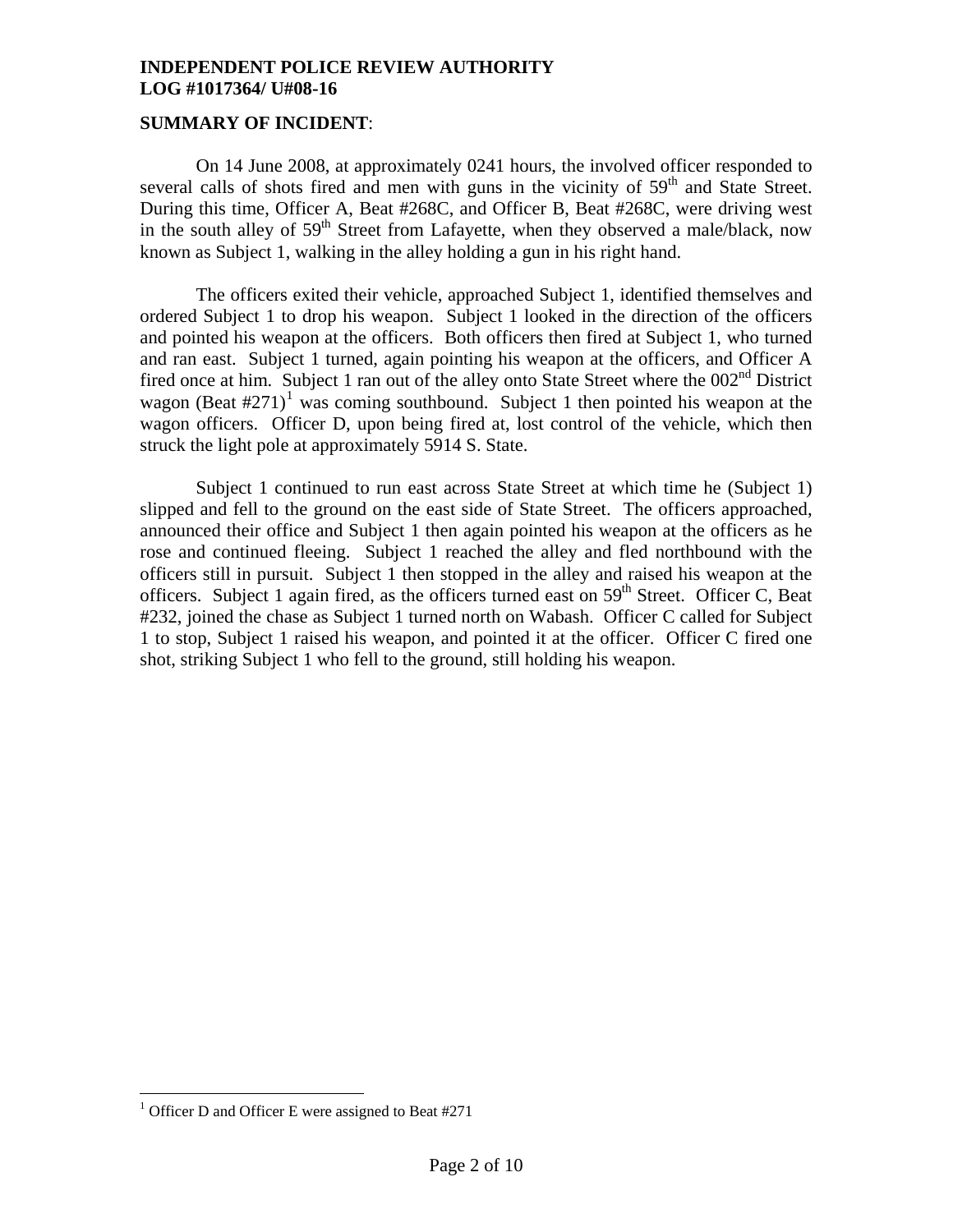#### **INVESTIGATION:**

**Officer B related to the Roundtable panel** that he and his partner, Officer A, received a call of shots fired. He and his partner were driving in the vicinity 21 W.  $59<sup>th</sup>$ Street when they observed an unknown black male (now known to be Subject 1) in the alley carrying a gun. As they approached Subject 1, they observed him scratching his head with his gun. Officer B and Officer A announced their office and Subject 1 yelled "Oh Shit" and turned toward the officers and pointed his gun at them. At this time, Officer B and Officer A fired several shots at Subject 1.

Subject 1 took off running eastbound through the alley and Officer B and Officer A pursued him on foot. As they pursued Subject 1 they observed him fall in the alley. Officer B and Officer A prepared to handcuff Subject 1 in that they lowered their weapons as they ran towards him. Subject 1 got up from the ground and pointed his weapon at the officers again. Officer B fired his weapon several more times at Subject 1. Subject 1 continued running and Officer A pursued him. Officer B stated that he did not see anything else that occurred.

 **Officer A related to the Roundtable panel** that he and his partner, Officer B, received a call of shots fired. The officers were driving in the vicinity of  $59<sup>th</sup>$  and Lafayette Street when they observed Subject 1 in the alley with a gun. Officer A observed Subject 1 scratching his head with the gun.

 Officer A and Officer B approached Subject 1 and told him to drop his weapon. Subject 1 yelled "Oh shit" and pointed his weapon at the officers. Officer A fired one round at Subject 1 and then got on the radio and said "shots fired." Subject 1 began running eastbound through the alley. As Subject 1 was running through the alley, he attempted to turn toward the officers and he fell to the ground. Subject 1 got up from the ground and pointed his gun toward the officers. Officer A fired five more rounds at Subject 1 who continued running. Officer A continued chasing Subject 1, but did not fire another shot, because he saw assist officers driving into the area. Officer A observed a squad car attempt to cut off Subject 1. Officer A heard one gunshot and then observed Subject 1 fall to the ground.

**Officer D related to the Roundtable panel** that at the time of the incident he was driving a squadrol and responded to  $59<sup>th</sup>$  and State Street in search of Subject 1. Officer D was driving slowly in the area when he observed Subject 1 emerge from the alley at 5910 S. State Street under the L tracks. Officer D observed a gun in Subject 1's right hand and then he observed Subject 1 raise his arm at him and his partner, Officer E, and then heard several gunshots. Officer D told his partner to duck down, during which time Officer D ran into a light pole. After he (Officer D) ran into the light pole he did not observe Subject 1's direction of flight.

**Officer F related to the Roundtable panel** that at the time of the incident he and his partner, Officer C, heard a call over the radio of a person with a gun. Officer F and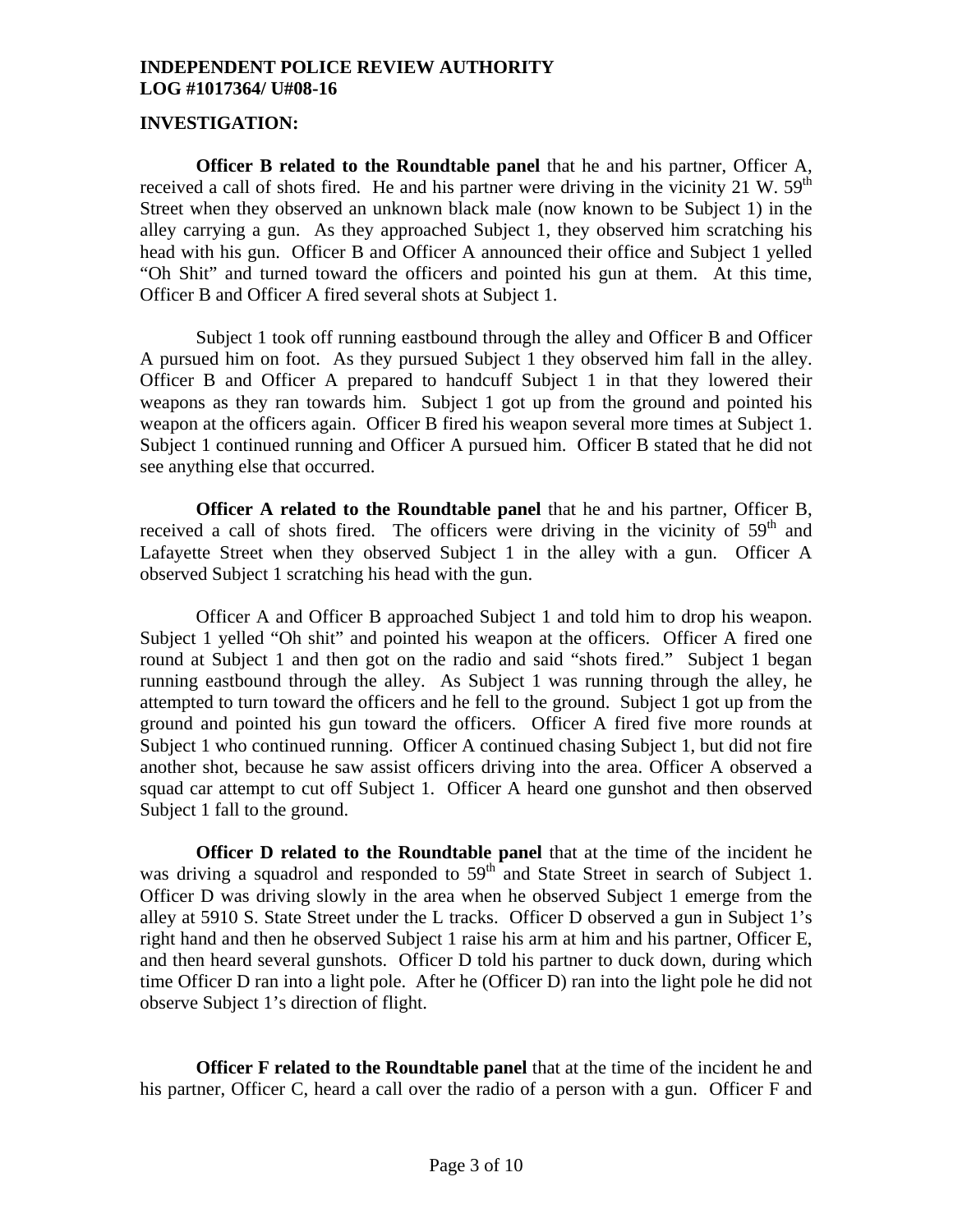Officer C were driving slowly westbound in the vicinity of  $58<sup>th</sup>$  and Wabash. Officer F heard several gunshots in the area and then observed Subject 1 running toward them with a gun in his hand. Officer F (driver of the squad car) swerved the vehicle on the curb, just west of Wabash on  $59<sup>th</sup>$  Street, in an attempt to cut off Subject 1's path. Officer C then opened the passenger side door to cut off Subject 1's path, but Subject 1 ran around the door and Officer C began chasing Subject 1. Officer F attempted to pursue Subject 1, but he was unable to unbuckle his seatbelt. Officer F then heard one gunshot and subsequently observed Subject 1 fall to the ground.

**CPD Lieutenant A related to the Roundtable panel** that at the time of the incident he was in the vicinity of 5900 S. Michigan when he heard a call over radio about a man with a gun. At this time, he observed Subject 1 with a gun running on  $59<sup>th</sup>$  Street towards Wabash. CPD Lieutenant A observed a squad car jump the curb to stop Subject 1. He then observed the passenger of the squad car open the door and chase Subject 1. CPD Lieutenant A heard gunshots and then observed Subject 1 on the ground.

**Officer C related to the Roundtable panel** that he and his partner, Officer F, were in the vicinity of  $59<sup>th</sup>$  and Wabash when they heard shots fired. During which time, they observed Subject 1 with a gun running towards them on  $59<sup>th</sup>$  Street. Officer F pulled onto the curb to cut off Subject 1 and Officer C attempted to hit Subject 1 with the car door. Officer C exited the squad car and gave chase. Officer C observed that Subject 1 had a gun in his right hand. Officer C ordered Subject 1 to drop his weapon several times, but he did not comply. As Subject 1 was running, he pointed his gun back towards Officer C, at which time Officer C fired his weapon one time and observed the male/black fall near a fence. Officer C stated that he was 25 to 30 feet away from the male/black when he fired his weapon. Officer C related that he fired his weapon, because he was in fear of his life.

**CPD Detective 1 related to the Roundtable panel** that Subject 1 had one gunshot wound to his right upper back, near his spine. The bullet was lodged in Subject 1's body. The doctor pronounced Subject 1 at 0337 hours, at Northwestern Hospital.

**Attempts were made to contact the witnesses from vice case report**. Witness 3 and Witness 4 indicated that they heard gunshots, but did not witness the incident. Witness 5 related that she did not witness the incident. Attempts to contact Witness 1, Witness 6, and Witness 2 were met with negative results.

**The Tactical Response Report completed by Officer C** indicated that Subject 1 "did not follow verbal direction," "fled," "imminent threat of battery," "uses force likely to cause death or great bodily harm," and "pointed gun at officer." Officer C responded with "member presence," "verbal presence," "firearm," and "fired at offender." The TRR indicates that Officer C fired his weapon one time from over fifteen feet.

**The Tactical Response Report completed by Officer A** indicated that Subject 1 "did not follow verbal direction," "fled," "imminent threat of battery," "uses force likely to cause death or great bodily harm," and "pointed gun at officer." Officer A responded with "member presence," "verbal presence," "firearm," and "fired at offender."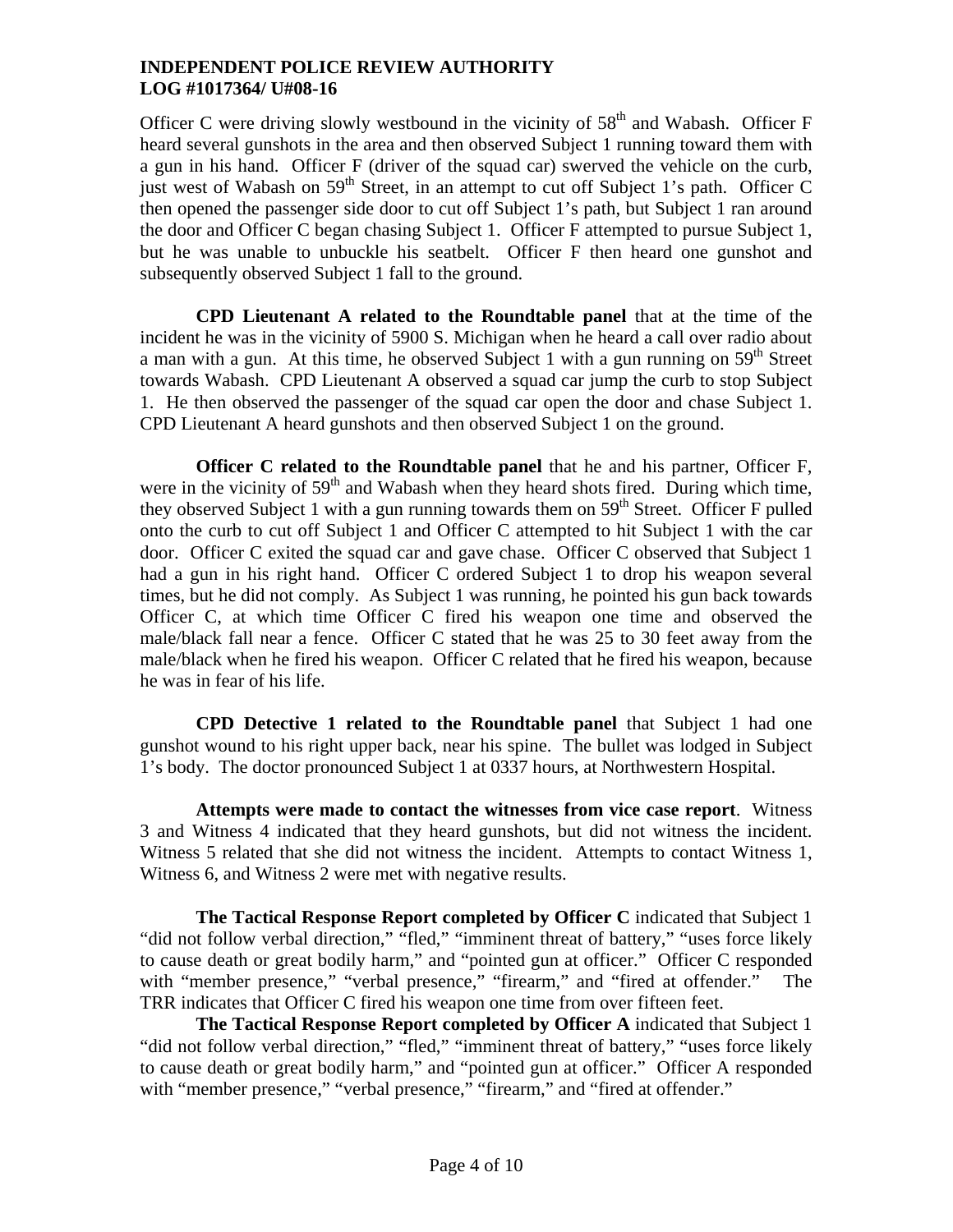**The Tactical Response Report completed by Officer B** indicated that Subject 1 "did not follow verbal direction," "fled," "imminent threat of battery," "uses force likely to cause death or great bodily harm," and "pointed gun at officer." Officer B responded with "member presence," "verbal presence," "firearm," and "fired at offender."

**The evidence technician and Medical Examiner's Office photographs** depict pictures of the scene, the recovered evidence, Subject 1's body, and Subject 1's weapon.

**The Illinois Traffic Crash Report** indicated that Officer D drove in the pathway of Subject 1 who was shooting at the time. Officer D swerved away from Subject 1 to avoid being hit by the shots and struck the light pole. Officer D and his partner, Officer E, were transported to the University of Chicago Hospital. Officer D suffered an injury to his left shoulder and Officer E suffered an injury to his left knee.

**A Postmortem Examination** was performed on Subject 1 on 14 June 2008 by Doctor A. The examination revealed a single penetrating gunshot wound to the back. The entrance wound is located over the upper back slightly to the right of midline. No sooting or stippling is noted on the skin about the wound. An exit wound is not identified. A semi-jacketed hollow point deformed medium-caliber projectile was recovered from the upper anterior mediastinum. The direction of the gunshot wound is back to front, upward and slightly right to left. The bullet severely fractures the sixth thoracic vertebrae and although the spinal cord is not removed at that level, it appears to have damaged the spinal cord at that level. There were abrasions over the left side of the face just above the left eyebrow, the left malar prominence, the left side of the cheek which has a slightly patterned inverted U shape, the left nostril, the upper lip, the left lower cheek just lateral to the mouth and the chin.

There also were abrasions to the right side of the face which extends from the right eyebrow to slightly below the right side of the mouth and to the right ear. There was a superficial laceration also noted in the helix of the right ear and layered abrasions noted over the right upper anterior chest. The report also indicates that Subject 1 had abrasions to the lower abdomen and a small abrasion of the left hip. The cause of death is gunshot wound of the back.

**A Case Supplementary Report** indicates that detectives were assigned to investigate an incident of shots at and by the police and proceed immediately to the scene at 5848 S. Wabash. The detectives were met by CPD Captain of the  $2<sup>nd</sup>$  District and learned that the person shot was the armed offender who committed an aggravated assault on 2<sup>nd</sup> District Police Officers during the extended foot chase. The Case Supplementary Report includes interviews of Officer F, Officer B, Officer C, Officer A and CPD Lieutenant A that are consistent with their roundtable accounts.

In addition, Witness 1, heard about ten shots and saw an unknown male/black run around the corner and fall to the ground in front of a church. Another witness, Witness 2, heard eight or nine shots. Then she saw a male/black run around the corner and fall to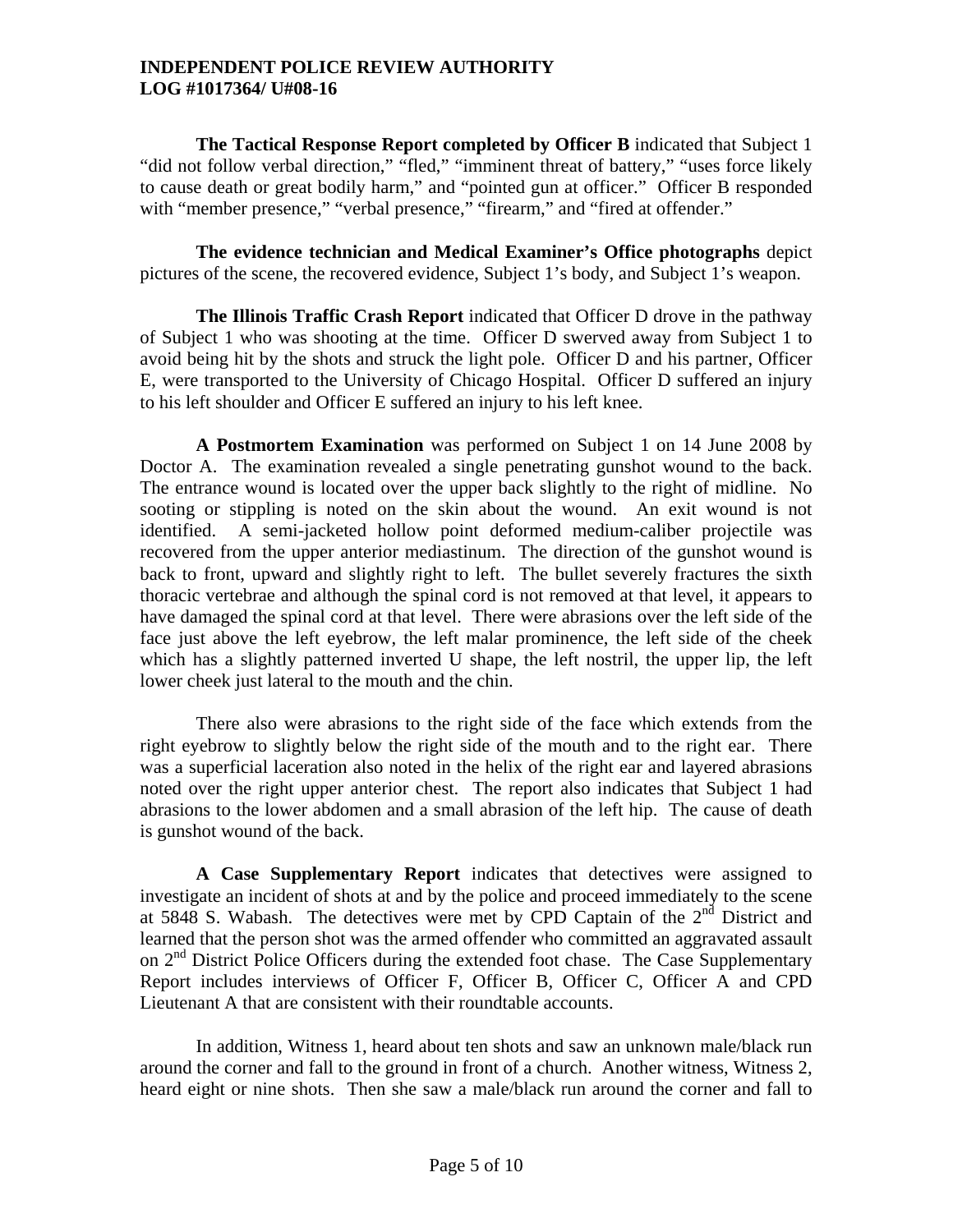the ground. Witness 3, was awakened by gunshots but did not see anything. Witness 4 heard someone yelling "put your hands up" then heard some shots, but saw nothing. Witness 5 was awakened by gunshots, but saw nothing. Witness 6 heard numerous shots, but saw nothing. Assisting units at the crime scene were able to locate two 9mm shell casings in the rear of 21 W.  $59<sup>th</sup>$  Street; the fully loaded magazine from Subject 1's pistol on the sidewalk at 5910 S. State; two shell casings at the curb at 5911 S. State; five 9mm casings in the rear alley at 5907 – 09 S. State and Subject 1's pistol at 5848 S. Wabash. Additionally, R/D's observed an apparent bullet strike on the passenger door of the wagon.

**The OEMC event queries and CD recordings** indicated that at 01:21:10, a female called 911 and reported two African American males fighting in the vicinity of 5759 S. Michigan. The female also reported that there was a small group of people surrounding the two African Americans. Officers were dispatched to the location at 01:24. Beat 224 reported that he had information of people shooting at each other in the vicinity of  $60<sup>th</sup>$  and Michigan. Beat 268 reported that the male wanted in possible connection with the shots fired had broken into the back of someone's house and had probably fled eastbound after exiting the front of the house at 6058 S. Michigan.

**Report from the Illinois State Police (ISP), Division of Forensic Services**, indicates that Officer A's weapon, a Sig Sauer, model P229, 9mm Luger caliber semiautomatic pistol, serial #AAU00253, was found examined, found to be in firing condition, and test fired. Officer B's weapon, a Sig Sauer, model P229, 9 mm Luger caliber semi-automatic pistol, serial #B298453, found to be in firing condition, and test fired. Officer C's weapon, Beretta, model 92D, 9mm Luger caliber semi-automatic pistol, serial #BER163509Z, was found to be in firing condition, and test fired.

The reports further indicated that swabs from the slide, grip and trigger from Subject 1's weapon, a Beretta 9mm gun, serial #BER 162266, were examined. A human male DNA profile was identified, which matches the DNA profile of Subject 1. Latent prints were taken from the magazine of Subject 1's weapon. Examination did not reveal latent impressions suitable for comparison. Latent prints were taken from Subject 1's weapon. Comparison of the suitable latent impression to the copy of the fingerprint card marked Subject 1 did not reveal identification.

**The POD Video** depicts Subject 1 running from the officers, but it does not show footage of the shooting.

**In a statement to IPRA on 29 June 2009, the involved member, Officer D**, stated that he and his partner, Officer E, responded to the location for a person with a gun. Upon arrival to the area, Officer D, who was driving a squadrol police vehicle, observed Subject 1 standing in an alley pointing a gun directly at him and his partner. Officer D informed Officer E to duck, at which time Officer D ducked down and tried to drive off. As Officer D attempted to drive off, he ran into a light pole. Officer D indicated that he heard several shots being fired in the area and he believed that Subject 1 fired his weapon at them. Officer D indicated that he injured his shoulder and Officer E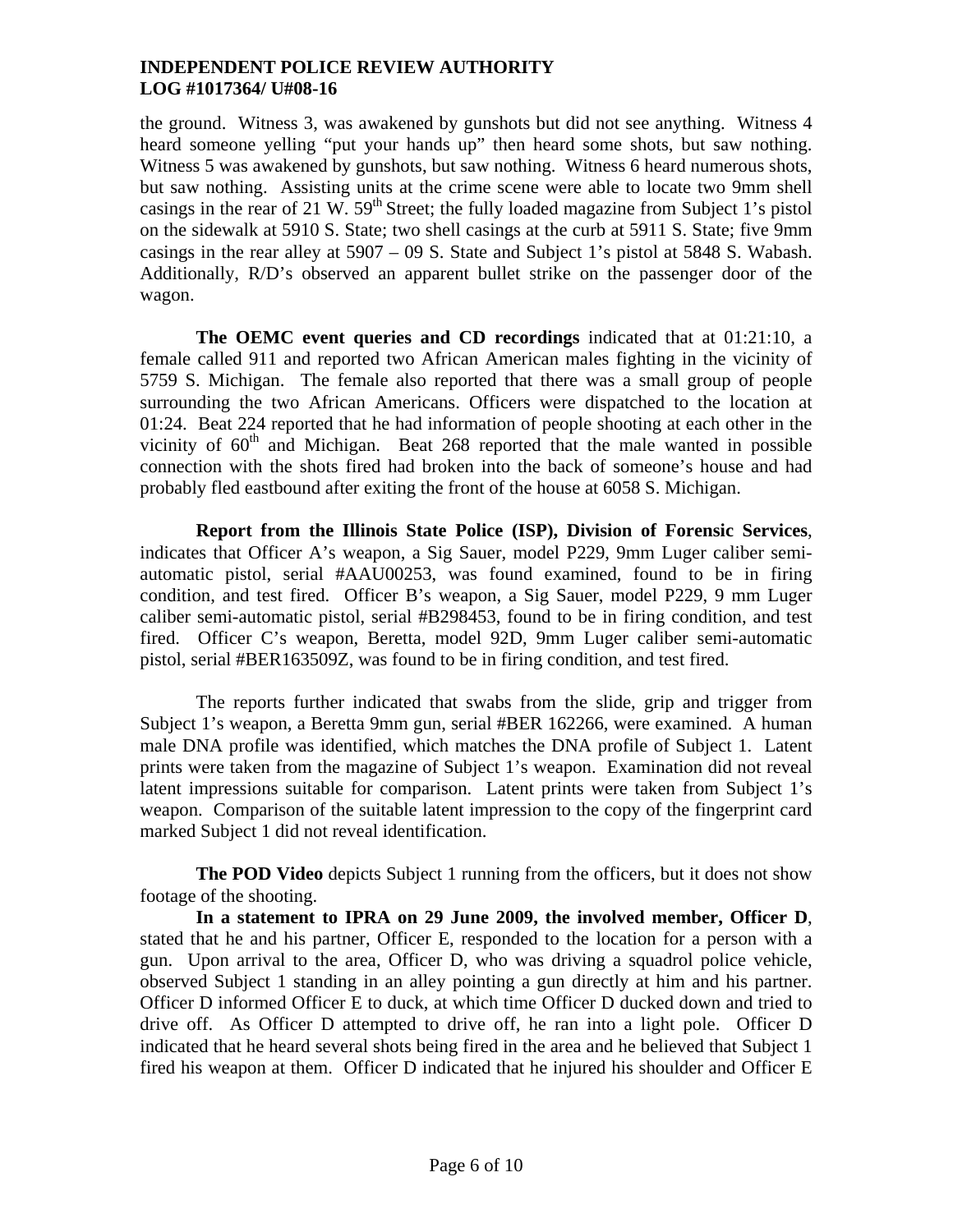injured his knee. Officer E called for an EMS and, once the EMS arrived on the scene, he and Officer E were taken to the hospital.

**In a statement to IPRA on 18 June 2009, the involved member, Officer E**, related that he and his partner, Officer D responded to a call of a man with a gun. Officer E indicated that he did not initially observe Subject 1 when they arrived on the scene, but Officer D stated to him that he (Subject 1) had a gun. Officer E glanced over toward the direction of Subject 1 and observed him running toward them with the gun pointed at them. Officer E also observed two male tactical officers chasing the man. Officer E then heard two or three gun shots, at which time Officer E and his partner ducked down in the vehicle and then ran into a light pole. Officer E heard several gunshots after they ran into the light pole. Officer E then called for an EMS. Once EMS arrived on the scene, he and Officer D were taken to the hospital.

**In a statement to IPRA on 17 June 2009, the involved member, Officer F**, stated that he and his partner, Officer C responded to a call of shots fired from the tactical teams in the area (5848 S. Wabash) and they could hear gunshots over the radio and around the area. Officer F indicated that when they got to the location they observed Subject 1 running in their direction with a gun in his hand. Officer F related that he was driving during this time and he put the car on the curb in an attempt to stop Subject 1. Subject 1 jumped over the vehicle and continued running. Officer C then exited the vehicle and began pursuing Subject 1. Subject 1 and Officer C continued northbound on Wabash. Officer F remained inside the vehicle and unlatched his seatbelt.

Once Officer F unlatched his seatbelt, he heard one gunshot. According to Officer F, he did not know who had fired their weapon at this point. Officer F went to Wabash and observed Officer C kicking the gun away from Subject 1's hand; he observed Officer C attempt to pick up Subject 1, but Subject 1 was unresponsive.

**In a statement to IPRA on 14 June 2009, the involved member, Officer B**  related that he and his partner, Officer A, were patrolling when they received a call of shots fired and gang disturbance. According to Officer B, they first encountered Subject 1 walking eastbound in an alley on 59<sup>th</sup> and Lafayette. Officer B indicated that Subject 1 had a gun in his hand. Officer B described the gun as being pointed in a downward direction, Subject 1 then brought the gun up to his head and it appeared as if he scratched his head with the gun, but then brought the gun back down to his side. Officer A radio in that they found a man with a gun.

They exited the vehicle, approached Subject 1 and announced their office. Officer B and Officer A gave verbal commands to Subject 1 to drop his weapon and not to move. Subject 1 ignored the officers' commands and continued walking. During this time, Subject 1 turned around and pointed his weapon at Officer B and Officer A. Officer B related that, at this point, he and Officer A fired their weapons at Subject 1.

Subject 1 then began running away from the officers and subsequently turned around and pointed his weapon at the officers again. Officer B continued firing his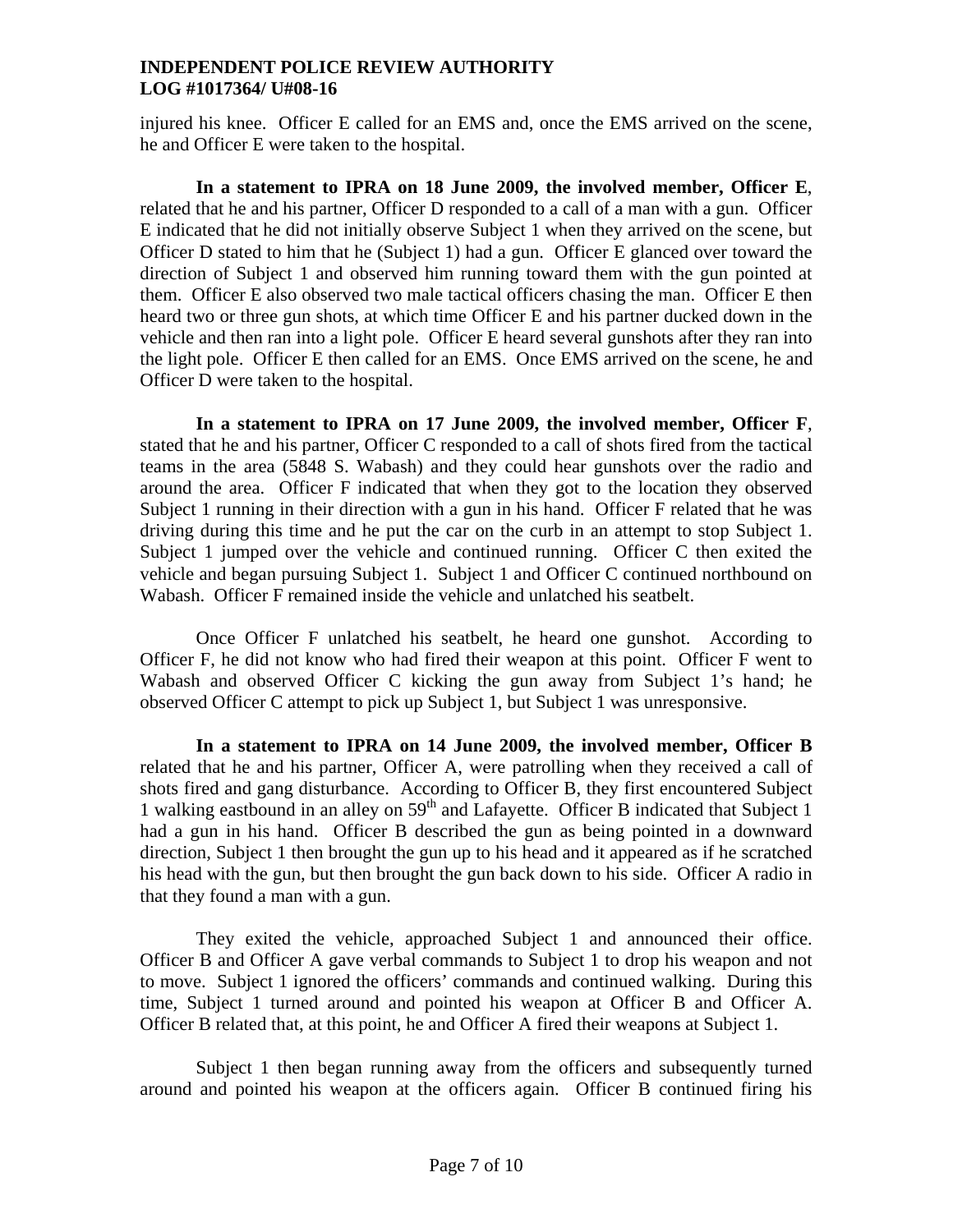weapon at Subject 1 and ordered him to drop his weapon. Officer B indicated that he and Officer A pursued Subject 1, during which time Subject 1 slipped on a graveled area and, when he got up, he pointed his weapon at them again. Officer B and Officer A fired their weapons at Subject 1 again, so Officer B indicated that this was the last time he had fired his weapon, because Officer A was in front of him and he did not want to risk hitting him. Officer B continued following Officer A who was still chasing Subject 1. Officer B related that the last thing he saw was Subject 1 pointing his weapon at Officer A. Officer B related that he lost sight of Officer A and Subject 1 when they turned the corner on  $59<sup>th</sup>$ Street. Officer B did not witness anything else that occurred, but he did hear several other gunshots. Officer B stated that the next time he saw Subject 1, he was lying on the ground.

**In a statement to IPRA on 12 June 2009, the involved member, Officer A** related that he was working with Officer B when they responded to the area for a shots fired call. Officer A stated that they were driving southbound on Lafayette Street when they observed Subject 1 walking eastbound in the alley south of 59<sup>th</sup> Street. Officer A that Subject 1 had a gun in his right hand, in a downward position. Officer A and Officer B drew their weapons, announced their office and ordered Subject 1 to drop his weapon. Subject 1 then turned toward them with his gun pointed in their direction. At this point, Officer A and Officer B fired their weapons at Subject 1. Subject 1 began running eastbound down the alley and underneath the L tracks near State Street.

The officers then pursued Subject 1 on foot. Officer A and Officer B ordered Subject 1 to drop his weapon, at which point he turned around and pointed his gun in their direction. The officers fired their weapons at Subject 1 again and he continued running. Officer A continued chasing Subject 1, and Officer B stayed back and called for assistance on the radio. Officer A told Subject 1 to drop his gun again, but Subject 1 pointed his weapon at Officer A, so he (Officer A) fired another round at Subject 1. Subject 1 continued running eastbound and then turned northbound into an alley toward  $59<sup>th</sup>$  Street, behind a covered fence. Officer A indicated that he could not see Subject 1 behind the fence. When Officer A went around the fence, he observed Subject 1 standing with his body squared up and holding his weapon with two hands in his direction. Officer A related that he observed Subject 1 pulling the trigger to his weapon and Officer A fired his weapon at Subject 1, but they both missed each other.

Subject 1 continued running northbound across  $59<sup>th</sup>$  Street. Officer A then observed a marked squad car approach the area. The officers inside the squad car exited it and told Subject 1 to drop his weapon. Subject 1 ran around the squad car eastbound on 59<sup>th</sup> Street and then turned on Wabash and ran northbound on Wabash. Officer A then observed Subject 1 point his weapon at one of the officers and the officer fired his weapon once at Subject 1 and Subject 1 fell to the ground. Officer A indicated that none of the bullets he fired at Subject 1 struck him.

**In a statement to IPRA on 13 May 2009, the involved member, Officer C** related that he was working in full uniform with Officer F when they received a call of shots fired in the vicinity  $59<sup>th</sup>$  and Wabash. Officer C indicated that as they got closer to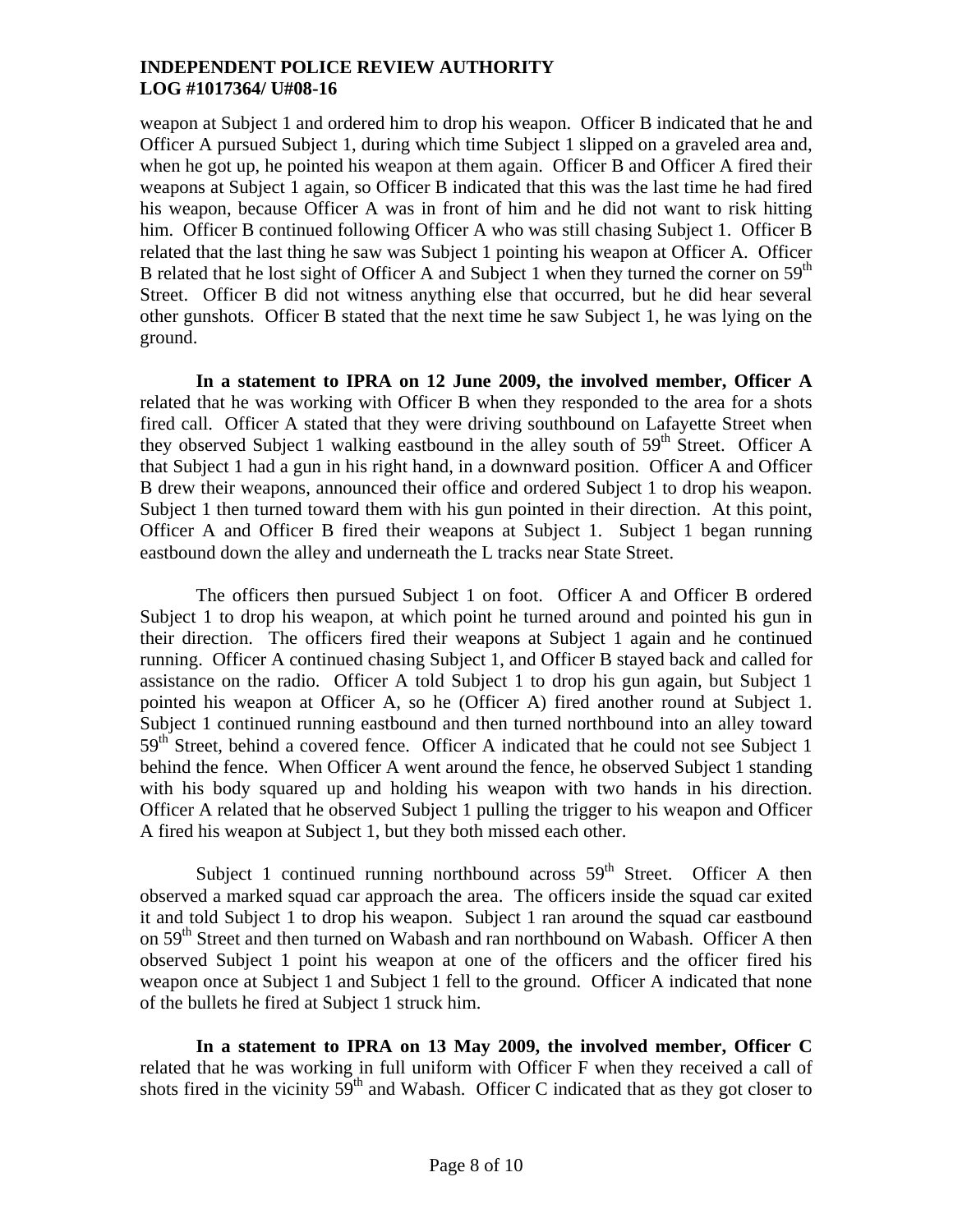the location, they heard a call for help over the radio. They were given the route of flight, which was southbound of  $59<sup>th</sup>$  Street. Officer F was driving the vehicle and when the saw Subject 1 he was running toward them with a gun in his hand. Officer F attempted to drive the vehicle closer to Subject 1. Officer C then exited the vehicle and told Subject 1 to drop his weapon. Subject 1 refused and continued running.

According to Officer C, Subject 1 ran northbound on Wabash in the vicinity of  $59<sup>th</sup>$  Street. Officer C pursued Subject 1 and then drew his weapon as Subject 1 was turning northbound on Wabash. Officer C ordered Subject 1 to drop his weapon. At this time, Subject 1 pointed the muzzle of the weapon in his direction, but the gun never fired. Officer C described Subject 1's actions as reaching back with the weapon in his right hand. Officer C fired his weapon at Subject 1 from about fifteen yards away. Subject 1's arm then went into the air and he immediately fell to the ground face first. Officer C approached Subject 1 with his weapon pointed at him; he observed that Subject 1's body was motionless so he holstered his weapon. Officer C then kicked the gun away from Subject 1's body.